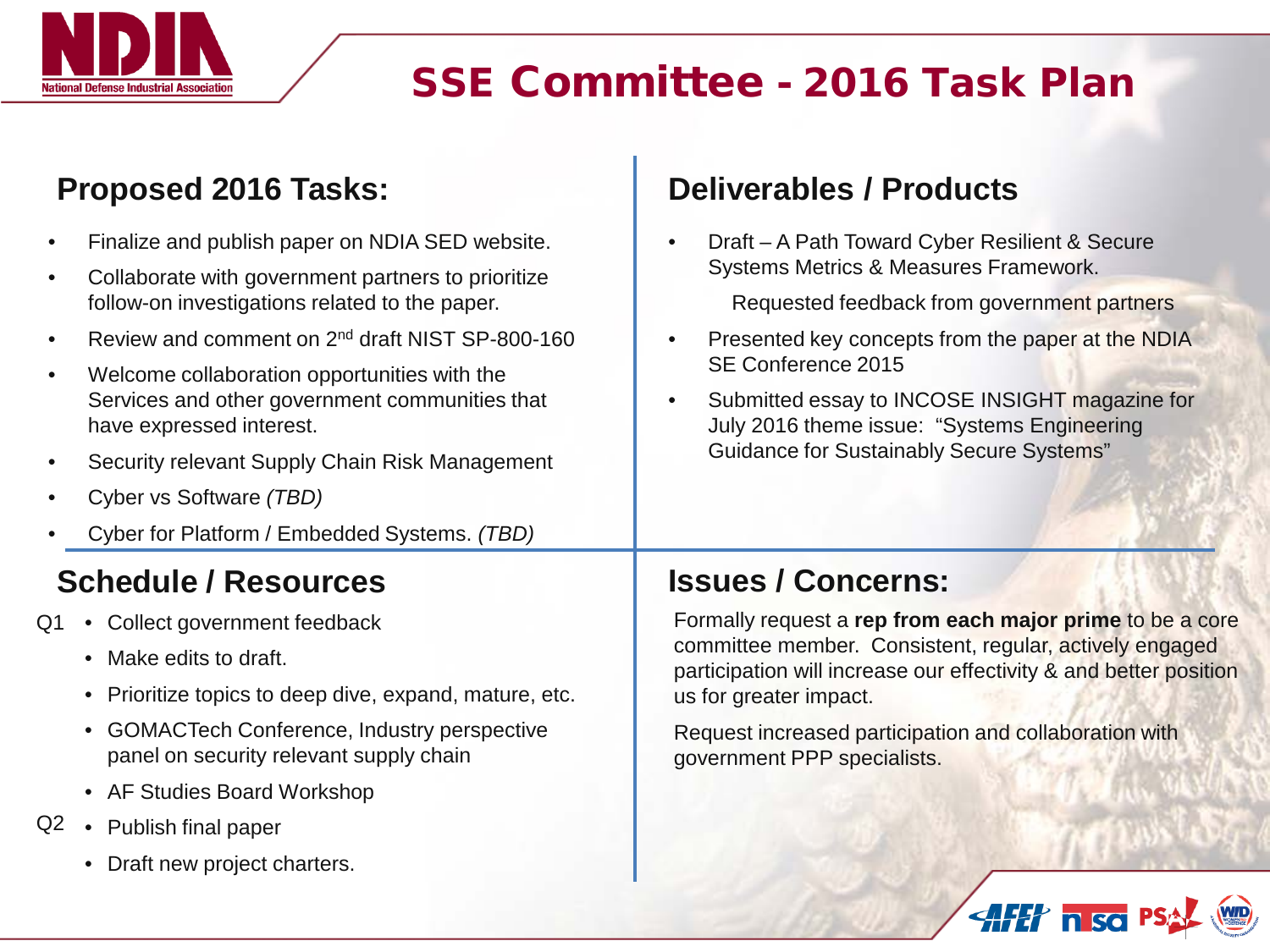

### SSE Committee – 2015 Status System Security Engineering

System Security Engineering Chair: Holly Dunlap, Raytheon Beth Wilson, Raytheon Holly.Dunlap@Raytheon.com Beth\_J\_Wilson@Raytheon.com

| 2016 Tasks Planned                                                                                             |    | <b>Status</b>                                                                                     | Accomplishments (deliverables, etc.)<br>- Comments                                                                                                             |  |
|----------------------------------------------------------------------------------------------------------------|----|---------------------------------------------------------------------------------------------------|----------------------------------------------------------------------------------------------------------------------------------------------------------------|--|
| Whitepaper                                                                                                     |    | Draft,<br>soliciting<br>feedback                                                                  | Joint effort with NDIA SSE & DT&E Committee and in<br>collaboration with DASD(SE) PPP, DOD CIO, Trusted<br>Supplier Steering Group, Mitre AF Cyber Integration |  |
| WORKING DRAFT NOT APPOVED FOR PURLIC RELEASE<br><b>Net Resilient and Secure Systems</b><br>NDIN                |    | Summary of Concepts Presented                                                                     |                                                                                                                                                                |  |
|                                                                                                                | 1. |                                                                                                   | PPP alignment to support the System Survivability (SS) KPP                                                                                                     |  |
| <b>A Path Towards</b>                                                                                          | 2. | Add resiliency as a countermeasure to holistic program protection                                 |                                                                                                                                                                |  |
| <b>Cyber Resilient and Secure Systems</b>                                                                      |    |                                                                                                   |                                                                                                                                                                |  |
| <b>Metrics &amp; Measures</b><br>Framework                                                                     | 3. | Risk                                                                                              |                                                                                                                                                                |  |
| Version Preliminary Draft Whitepape<br>25 October 2015                                                         |    | I.                                                                                                | Common risk scale and normalized figures of merit across security specialties                                                                                  |  |
| Prepared by:                                                                                                   |    | II.                                                                                               | Common levels for threats, vulnerabilities, likelihood, and impact.                                                                                            |  |
| NDIN                                                                                                           |    | III.<br>Level of rigor concept and if not implemented system security specialty risk contribution |                                                                                                                                                                |  |
| <b>Systems Engineering Division</b><br>System Security Engineering Committee<br>Chairs: Holly Dunlap, Raytheon |    | to system security risk.                                                                          |                                                                                                                                                                |  |
| Reth Wilson, Raytheon.<br>Developmental Test & Evaluation Committee<br>Chair: Joe Manas, Raytheon              |    | SCRM example of leveraging this concept<br>i.                                                     |                                                                                                                                                                |  |
|                                                                                                                |    | Cyber Resilient and Secure Systems Assurance Case                                                 |                                                                                                                                                                |  |
| NDIN<br>Cyber Resilient and Secure System                                                                      | 4. |                                                                                                   |                                                                                                                                                                |  |
| Table of Context                                                                                               |    |                                                                                                   |                                                                                                                                                                |  |
| <b>INTRODUCTION</b>                                                                                            |    |                                                                                                   |                                                                                                                                                                |  |
| 3 KEY PERFORMANCE PARAMETERS                                                                                   |    |                                                                                                   |                                                                                                                                                                |  |
| 4 CYBER RESILIENCY IN THE SYSTEMS ENGINEERING PROCESS.                                                         |    |                                                                                                   |                                                                                                                                                                |  |
|                                                                                                                |    |                                                                                                   |                                                                                                                                                                |  |
| <b>7 CYBER RESILIENT AND SECURE SYSTEMS ASSURANCE CASE</b><br>8 CONCLUSION                                     |    |                                                                                                   |                                                                                                                                                                |  |
|                                                                                                                |    |                                                                                                   |                                                                                                                                                                |  |
| Appendix A. Parallel Efforts and Prior Committee Wor                                                           |    |                                                                                                   |                                                                                                                                                                |  |
| Appendix B. Impact Definitions.                                                                                |    |                                                                                                   |                                                                                                                                                                |  |
| Appendix C. Software Control Categories Mil std 88aE.<br>Appendix D. Security Software Criticality Level       |    |                                                                                                   |                                                                                                                                                                |  |
| Appendix E. Abreviations and Acromms                                                                           |    |                                                                                                   |                                                                                                                                                                |  |
| Appendix F. JCIDS Manual Feb 2015 Appendix CEnclosure D.                                                       |    |                                                                                                   |                                                                                                                                                                |  |
|                                                                                                                |    |                                                                                                   |                                                                                                                                                                |  |
|                                                                                                                |    |                                                                                                   | n so                                                                                                                                                           |  |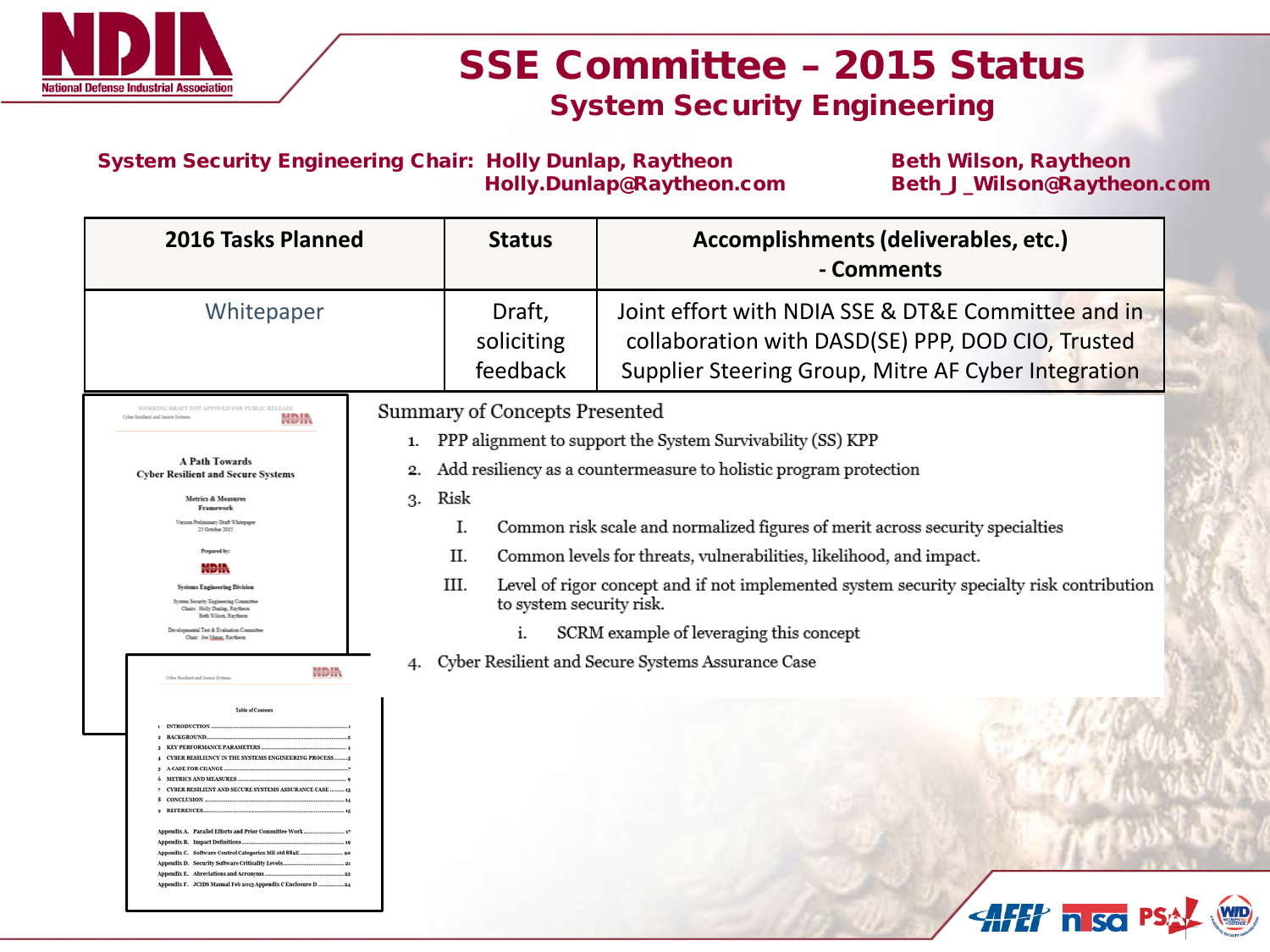

# Partner with Trusted Suppliers Steering Group



### • [GOMACTech](https://www.gomactech.net/) Conference

- March 14 [17 Orlando, FL](https://www.gomactech.net/)
- <https://www.gomactech.net/>

• Industry Panel Session:

"Systems Security Engineering and Cyber Resiliency: The Component Connection"

- Facilitated by Holly Dunlap Raytheon, NDIA SSE Committee Chair
- Soliciting major defense systems integrators that are willing to share their experience, expertise, and company perspective on integrating security into their program supply chain strategies. There is a heightened level of interest in Trusted Suppliers. If you are interested in being a panel member, please contact Holly Dunlap 703-343-3002, Holly.Dunlap@Raytheon.com